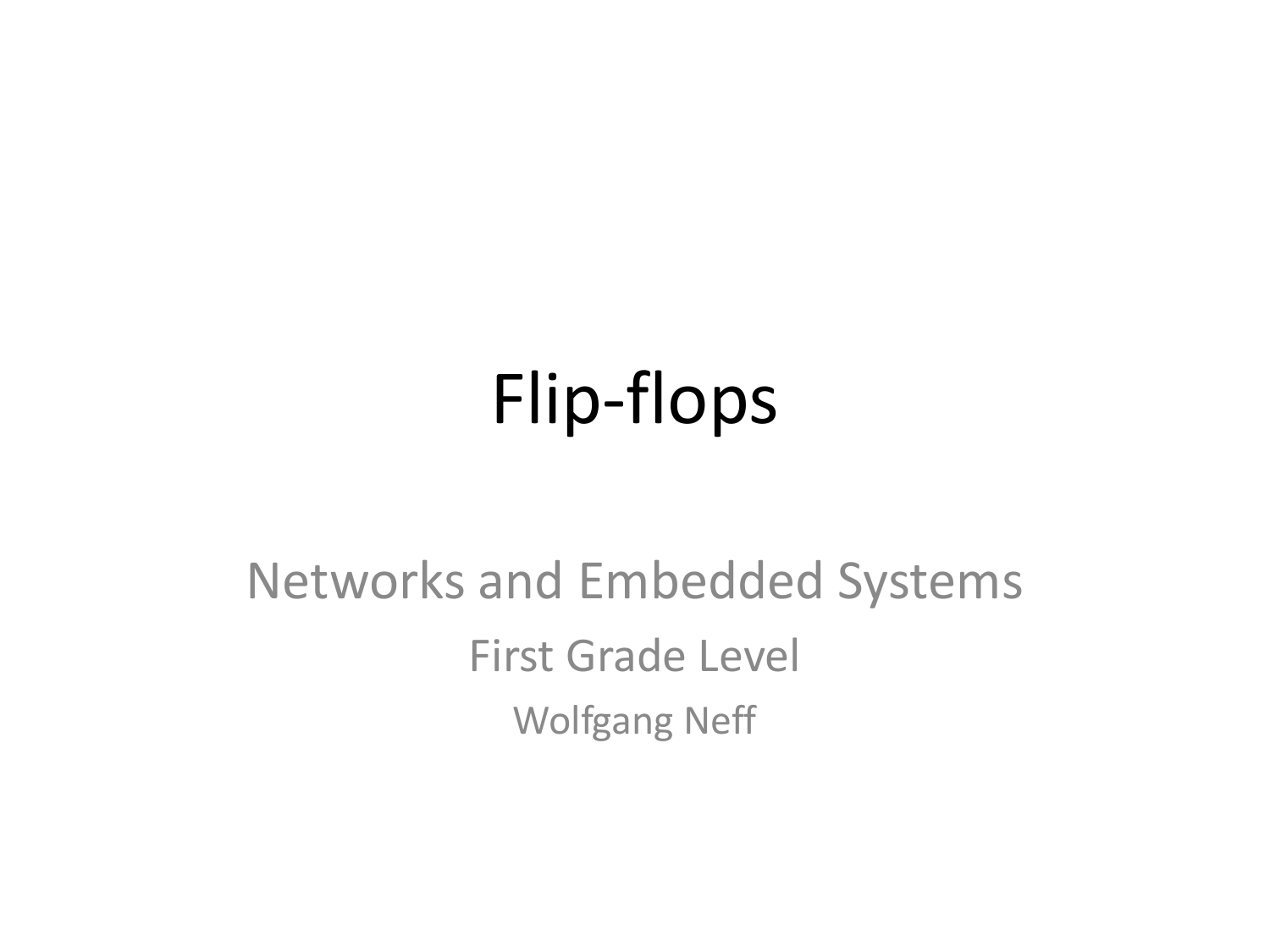#### Latches (1)

- SR Latch
	- Stores a bit
	- Two input lines (a, b)
	- $-$  Two output lines ( $y_1, y_2$ )
	- Implementation
		- Two NOR gates
			- Four input lines
		- Feedback
			- Two inputs are feedbacks

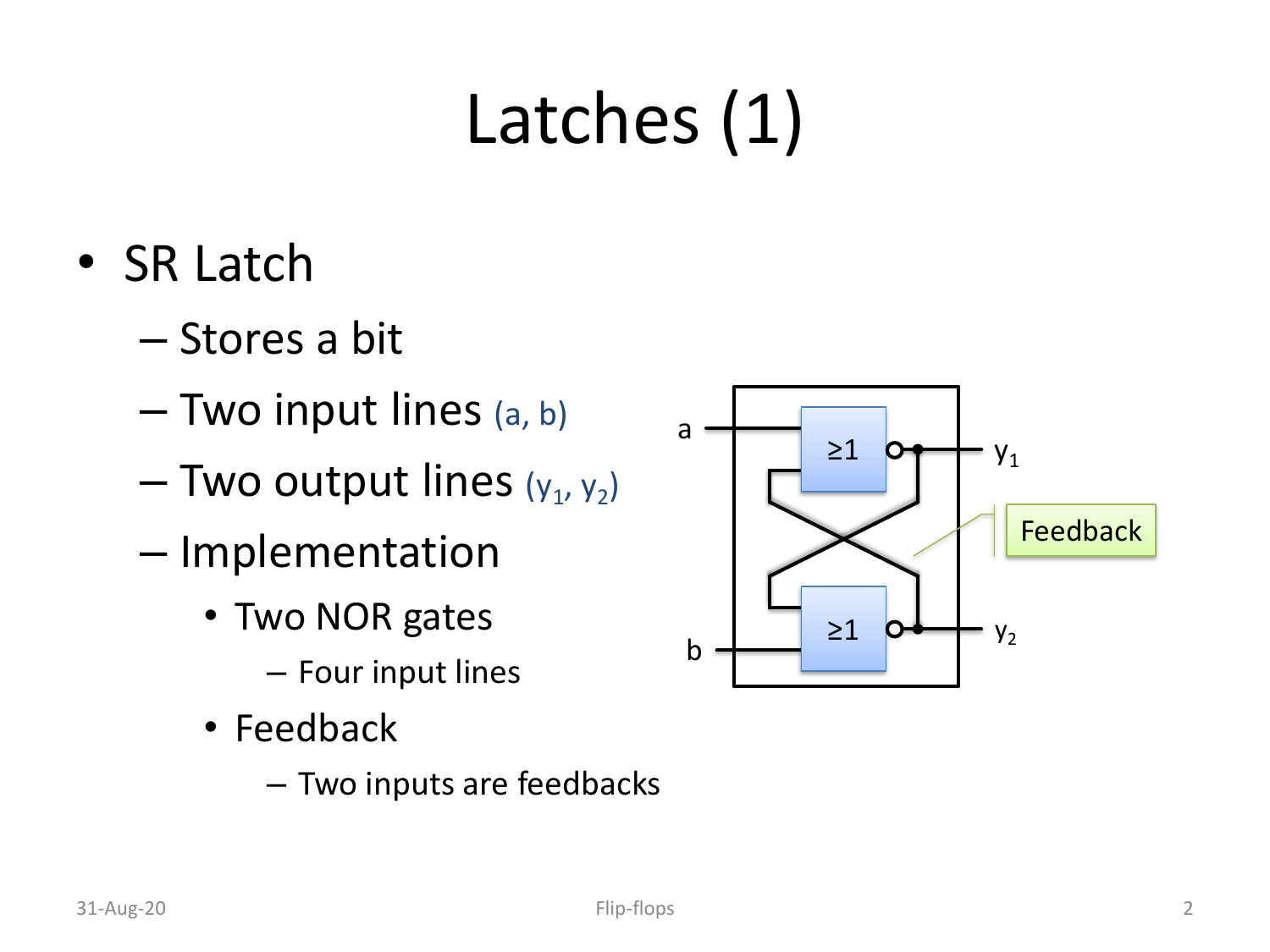# Latches (2)

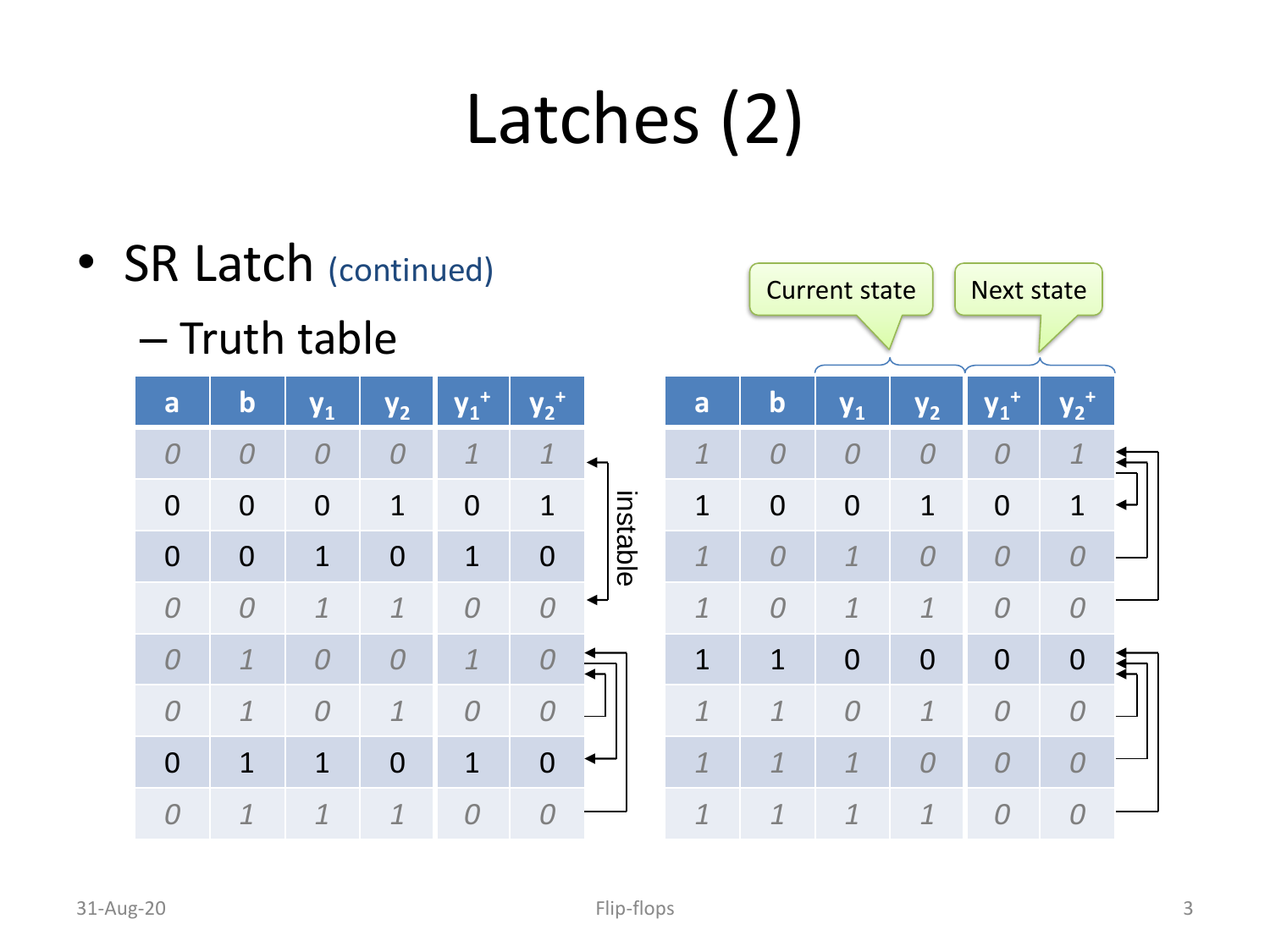# Latches (3)

- SR Latch (continued)
	- Analysis
		- $a=0, b=0$ stable only if  $y_1 \neq y_2$  or  $y_1 = -y_2$  (new names:  $y_1 = Q$ ,  $y_2 = -Q$ )
		- $a=0, b=1$ always stable and  $y_1 = 1$  (set, new name: b = S)
		- $a=1$ ,  $b=0$ always stable and  $y_1 = 0$  (reset, new name:  $a = R$ )
		- $a=1$ ,  $b=1$

invalid because  $y_1 = y_2$  and circuit might become instable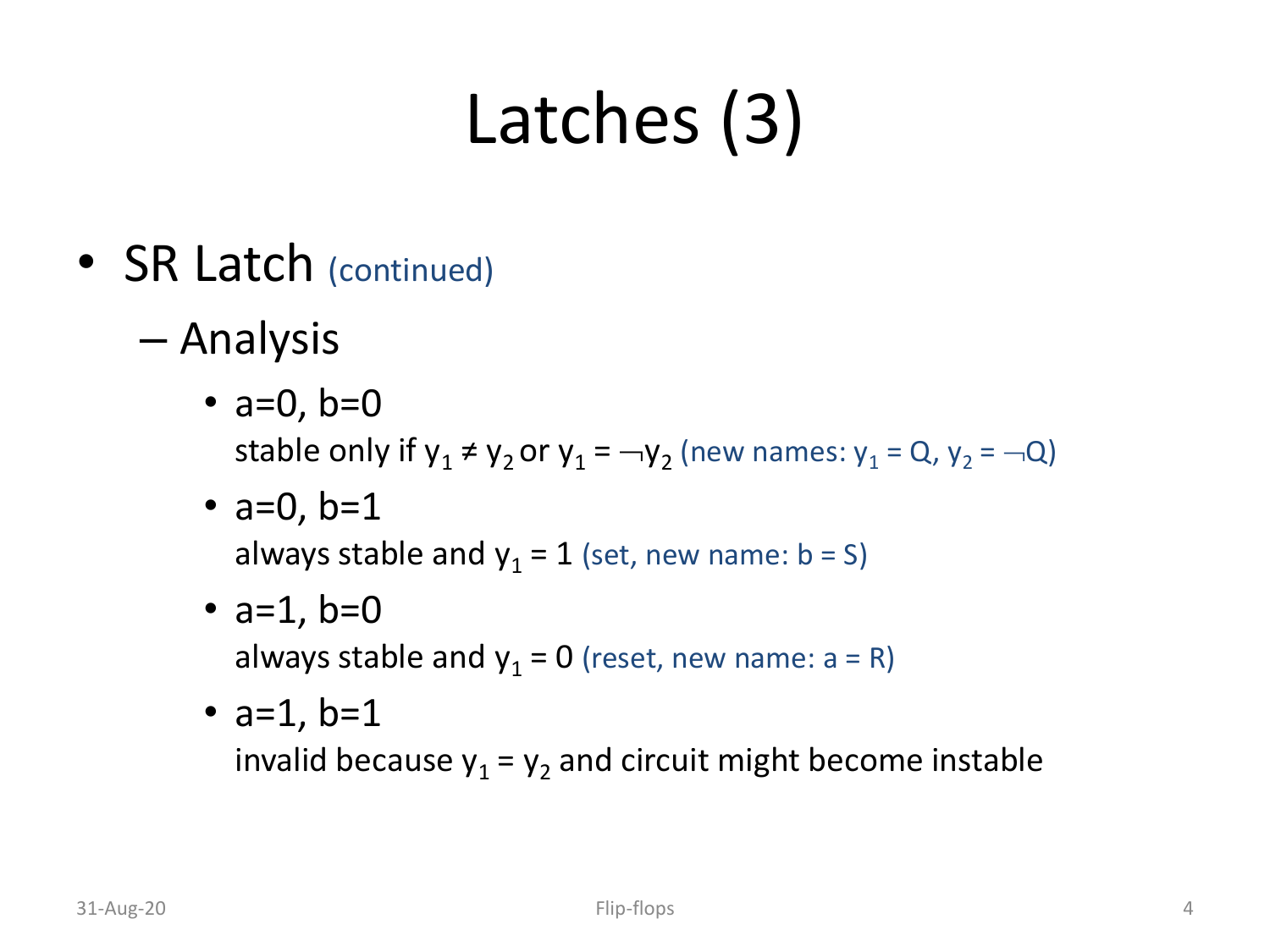#### Latches (4)

• SR Latch (continued)

$$
-\text{Symbol} \quad -\frac{s}{R} \quad -\frac{1}{2}
$$

– State table

| ς                     | R. | $\mathsf{Q}^+$ | <b>Action</b> |
|-----------------------|----|----------------|---------------|
| $\mathbf{\mathbf{I}}$ | 0  | U              | <b>Store</b>  |
| 0                     | 1  | ( )            | Reset         |
| $\mathbf 1$           | 0  | 1              | Set           |
|                       |    | X.             | Invalid       |

– State diagram

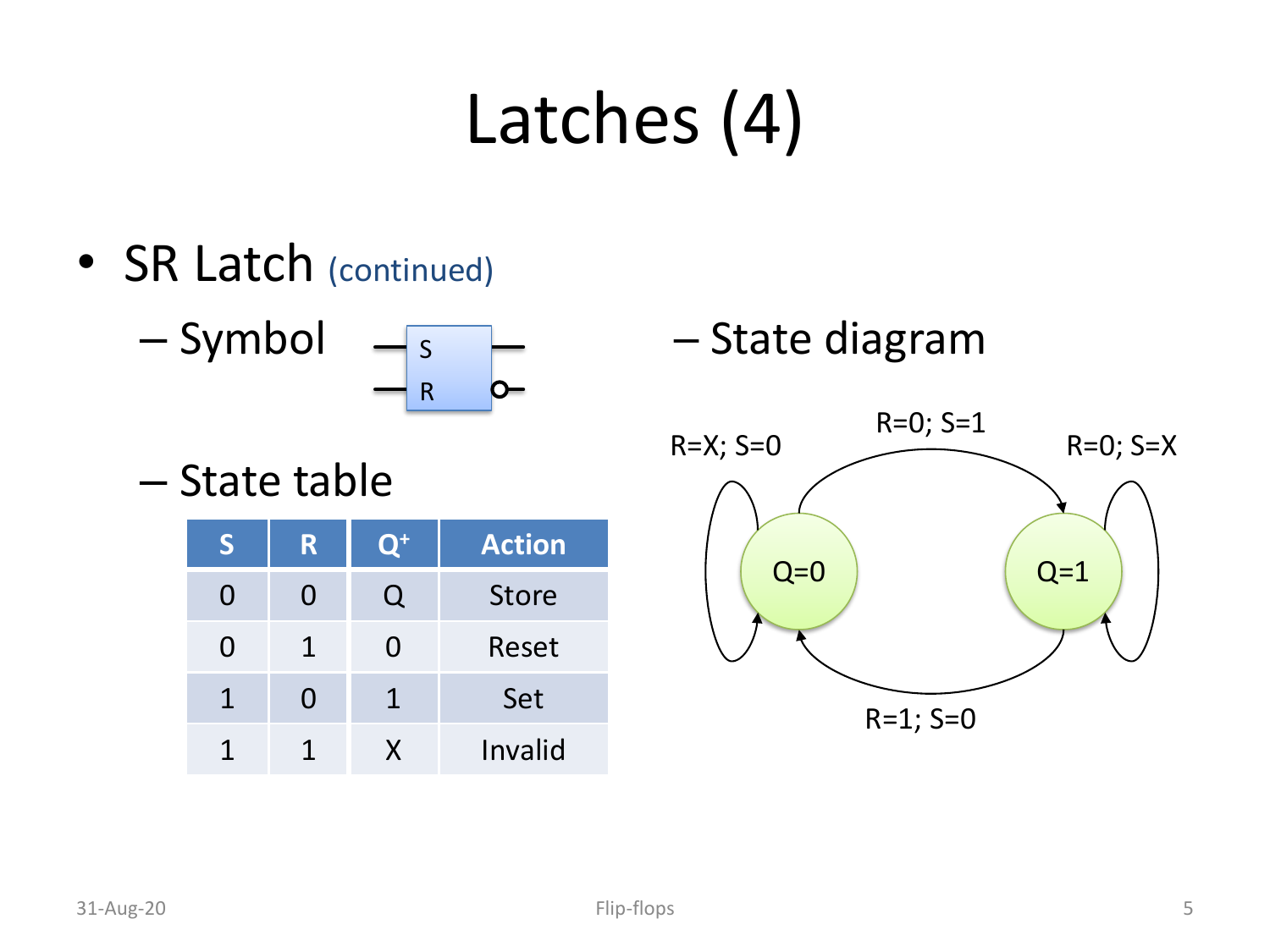#### Latches (5)

- SR Latch (finished)
	- Time diagram

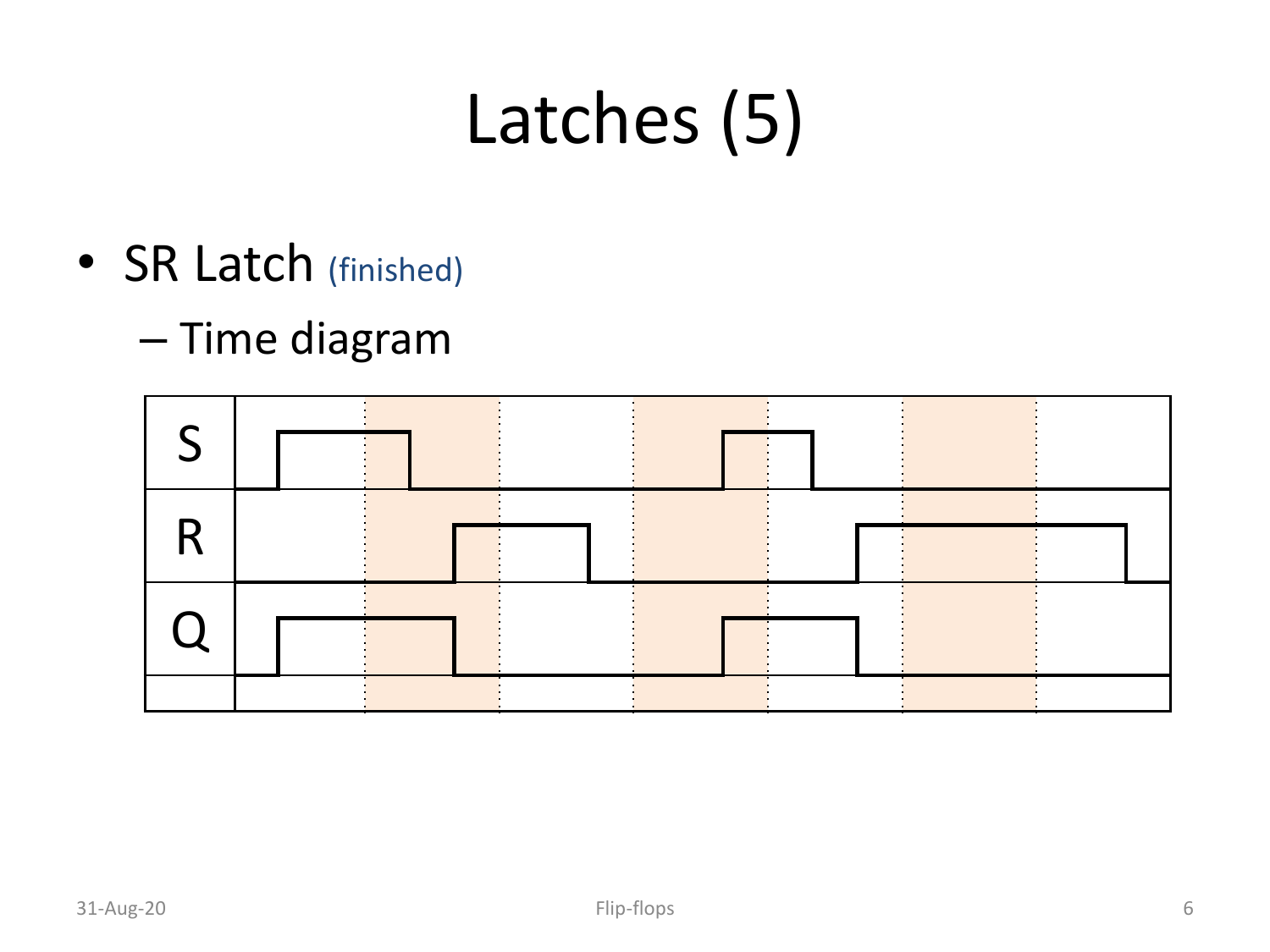# Triggers (1)

- Active and Inactive Inputs
	- Inputs are not always active
		- Active state
			- Input is considered
			- Output depends on input
		- Inactive state
			- Input is ignored
			- Input has no effect on output
	- Inputs can be triggered
		- Captured at certain times



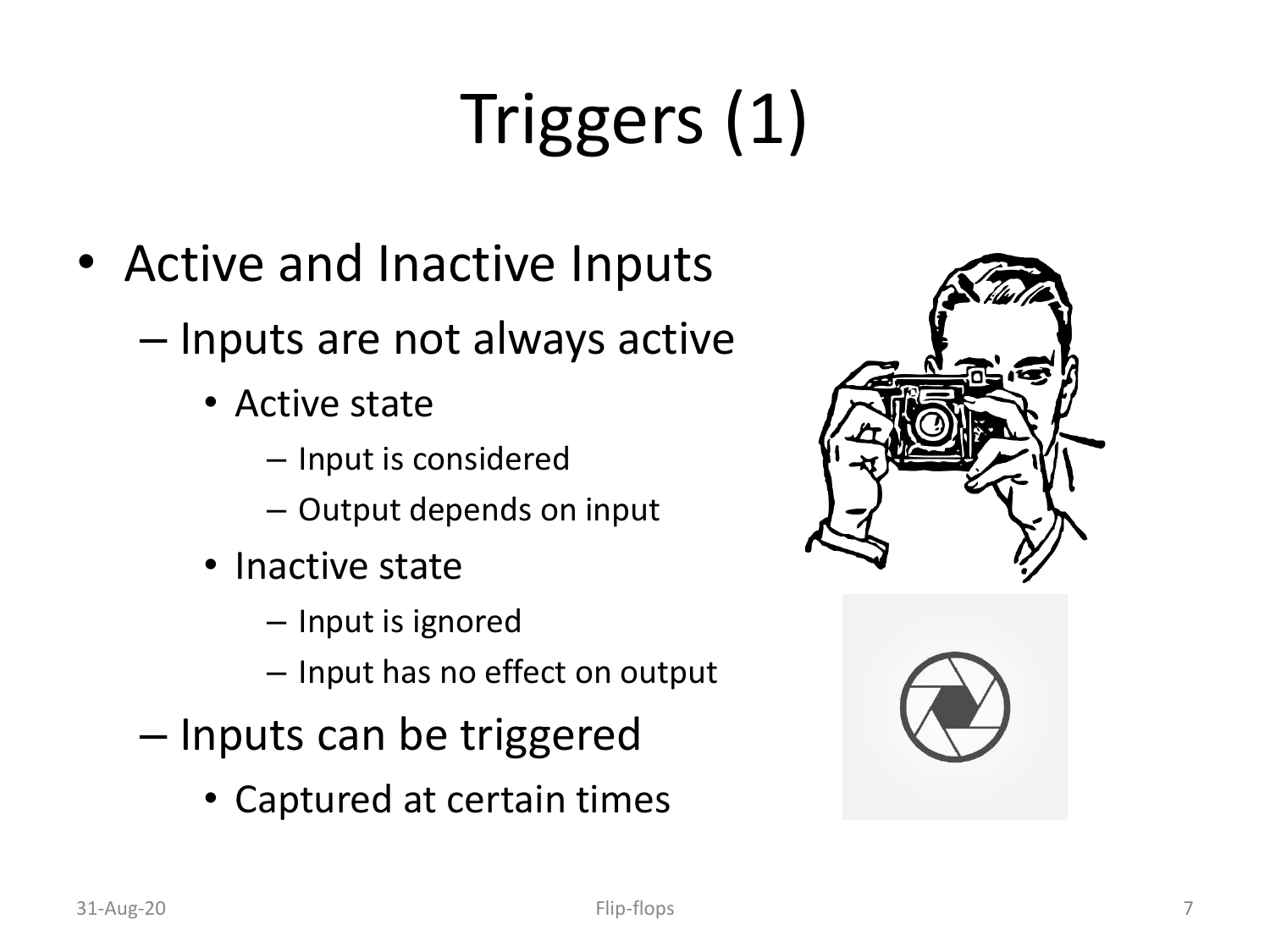# Triggers (2)

- Types of Triggers
	- Level triggers
		- State depends on level
			- 0: inactive, 1: active
			- Or vice versa
	- Edge triggers
		- State depends on change of level
			- $-0$   $\rightarrow$  1: active, 1  $\rightarrow$  0: inactive
			- ↑: active, ↓: inactive
			- Or vice versa

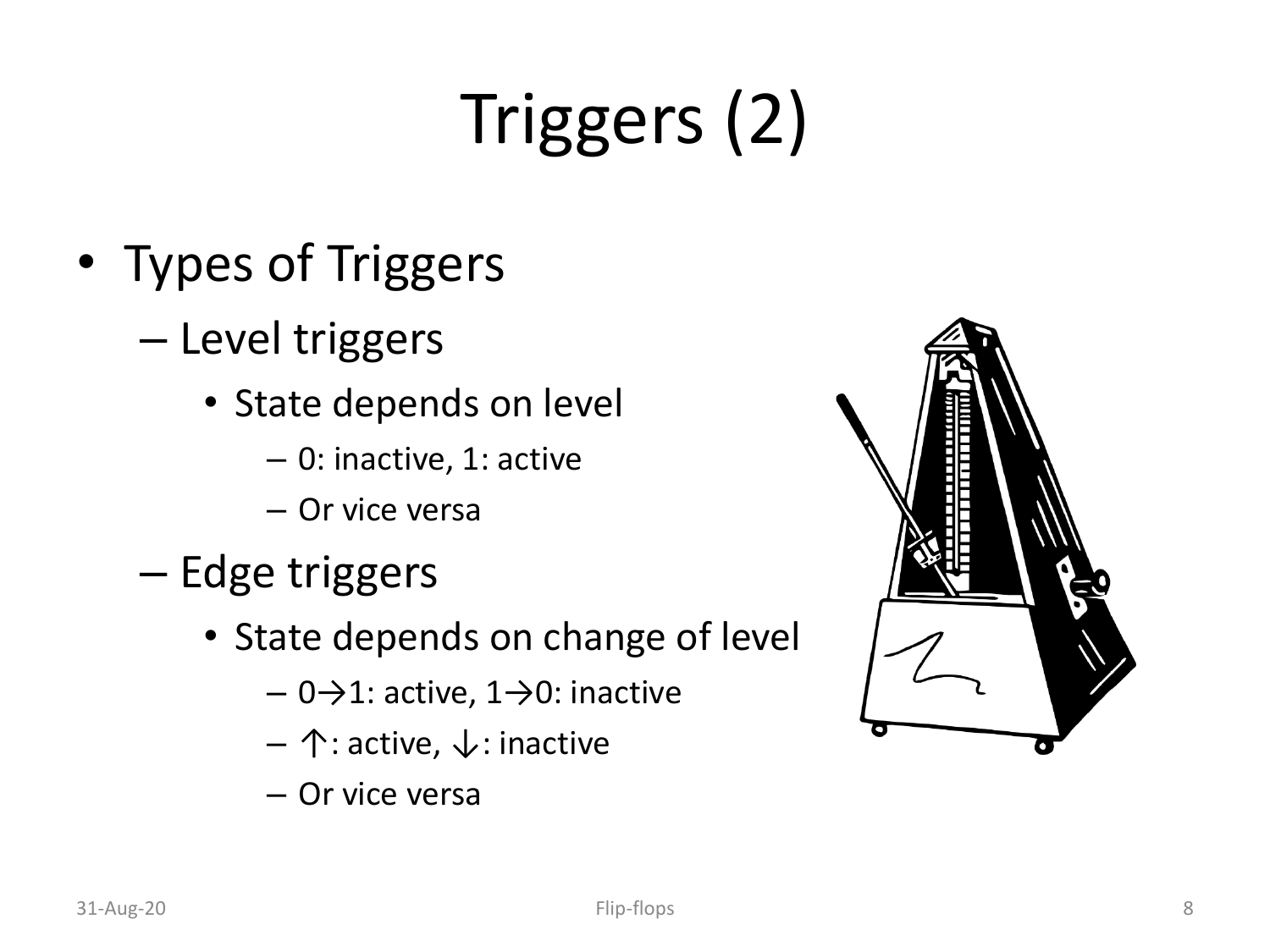# Triggers (3)

• Graphical Symbols of Triggers

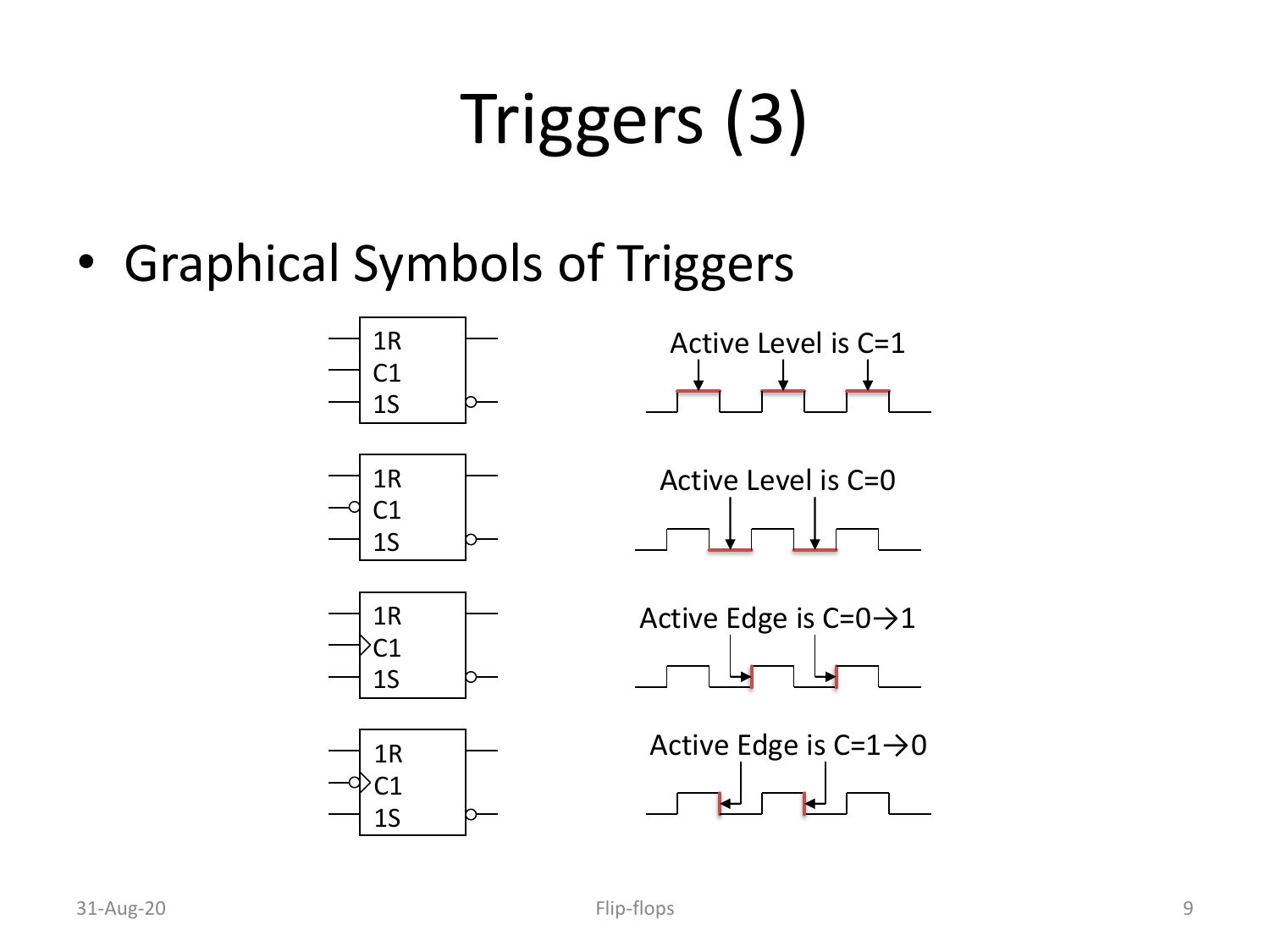## Latches (6)

- Latches with Triggers
	- Asynchronous latches
		- Have no trigger
	- Synchronous latches
		- Have a trigger
			- Level triggered
			- Edge triggered
		- Are called flip-flop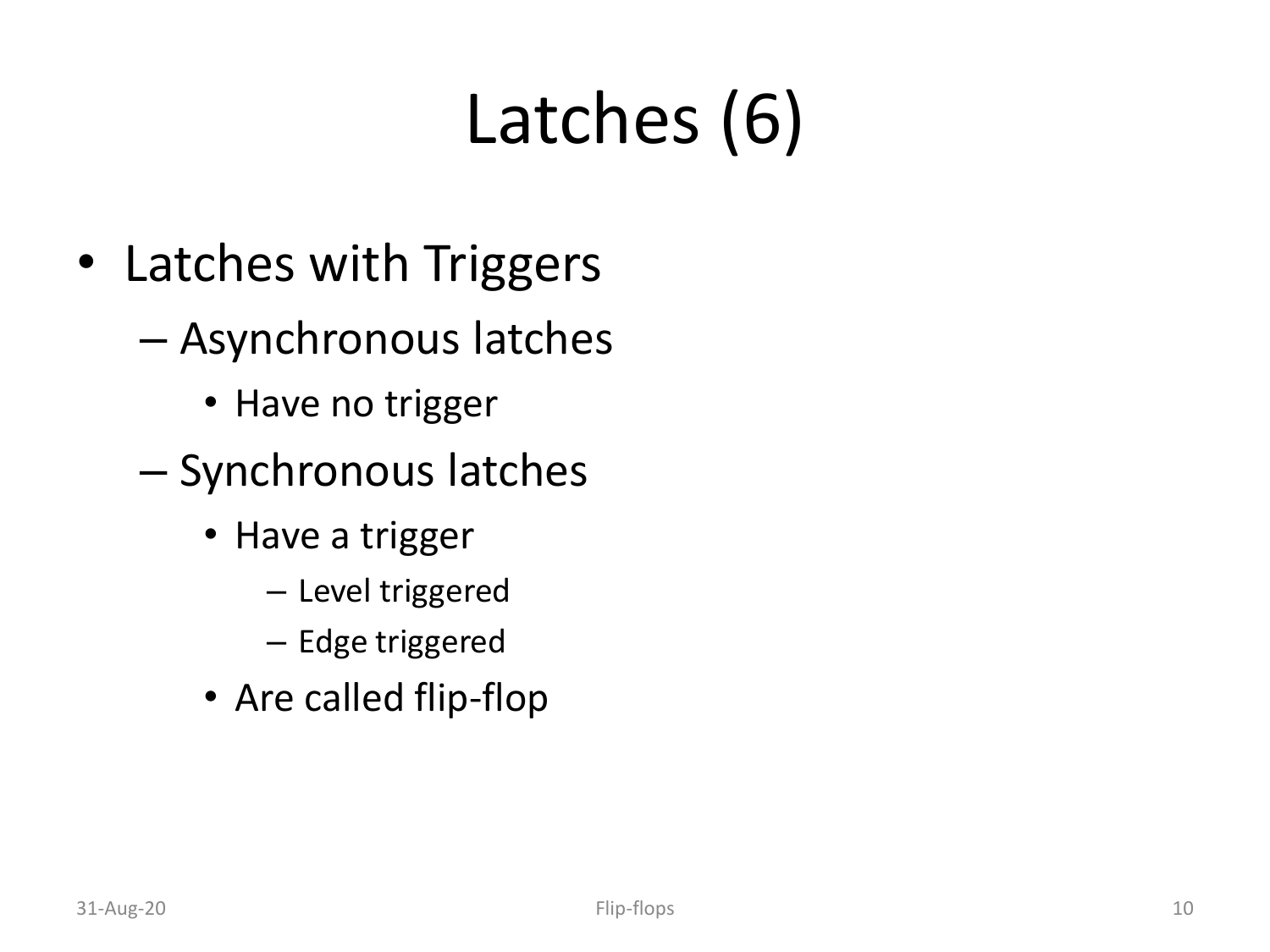# Flip-flops (1)

- Synchronous SR Flip-flop
	- Level triggered, active state: 1
		- C=0: R und S may change, Q is stable
		- C=1: R und S must be stable, Q may change

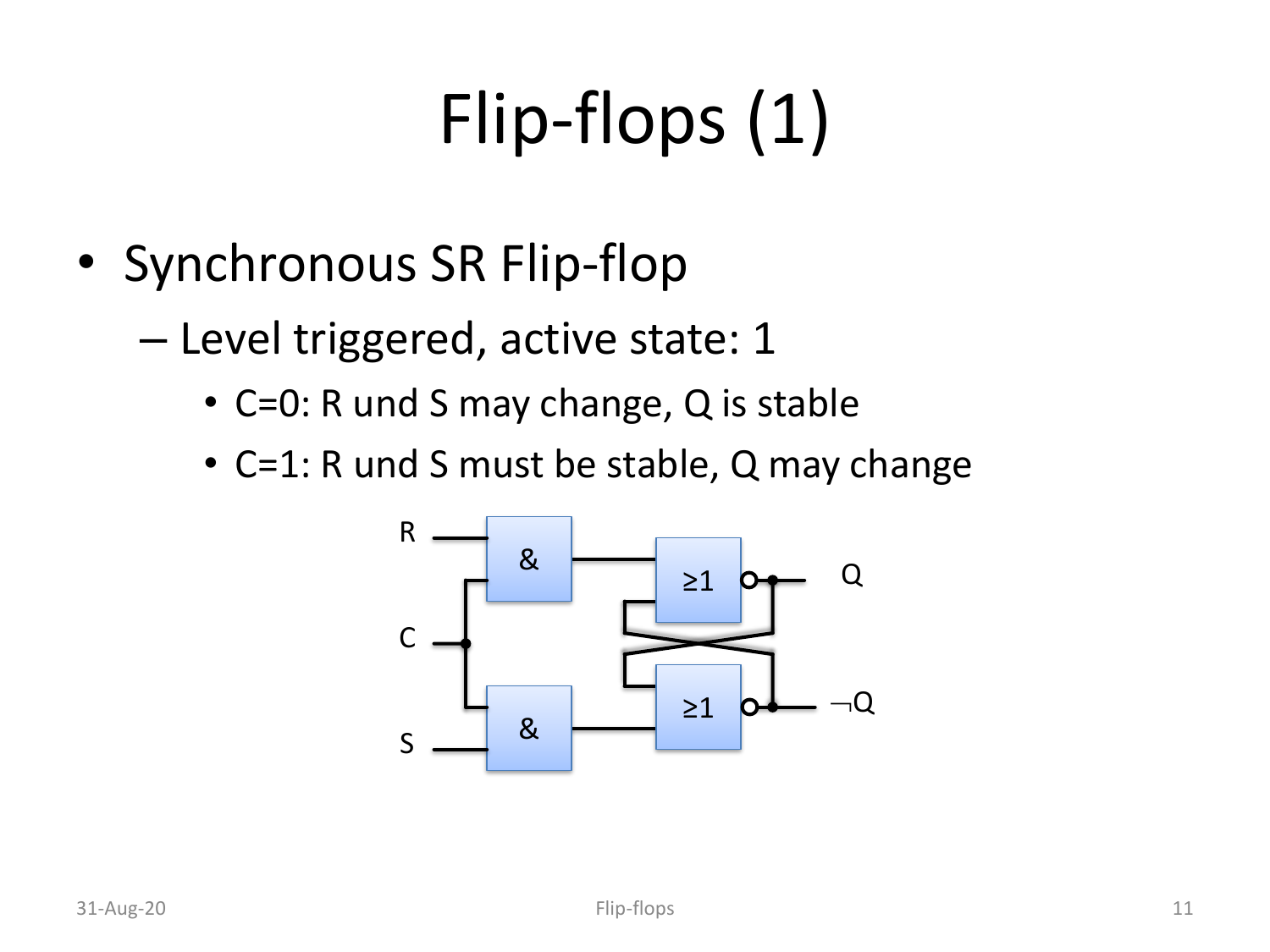# Flip-flops (2)

- Synchronous SR Flip-flop (level triggered, continued)
	- Symbol

$$
\begin{array}{c}\nR \\
C \\
S\n\end{array}\n\begin{array}{c}\n1R \\
C1 \\
1S\n\end{array}\n\begin{array}{c}\nQ \\
D\n\end{array}\n\end{array}
$$

– State table

| C           | S | R            | $\mathsf{Q}^+$ | <b>Action</b> |
|-------------|---|--------------|----------------|---------------|
| O           | X | $\mathsf{X}$ | Q              | <b>Store</b>  |
| $\mathbf 1$ | O | O            | Q              | <b>Store</b>  |
| $\mathbf 1$ | O | $\mathbf{1}$ | O              | Reset         |
| 1           | 1 | O            | 1              | Set           |
|             |   | $\mathbf 1$  | X              | Invalid       |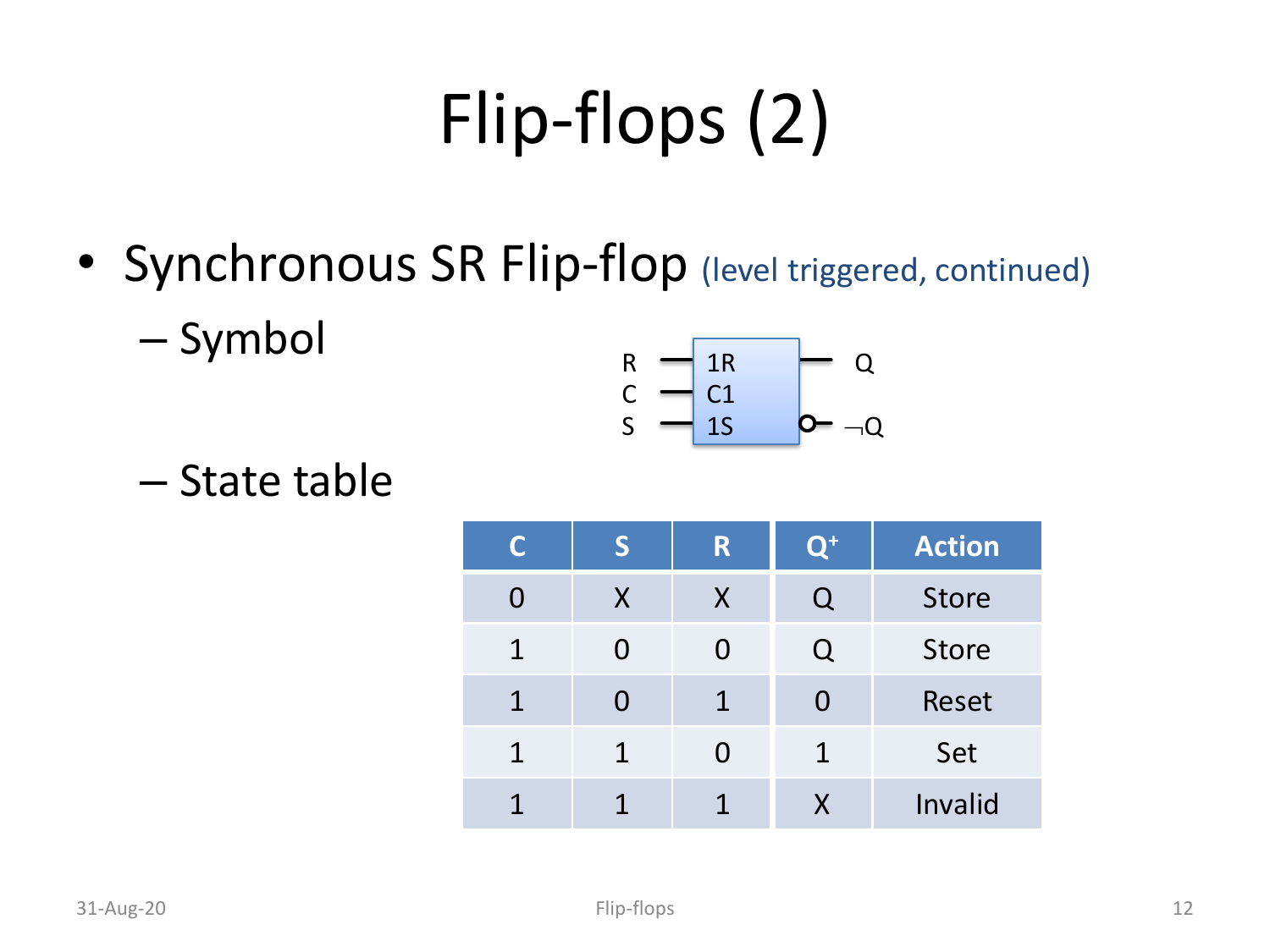# Flip-flops (3)

- Synchronous SR Flip-flop (level triggered, finished)
	- Time diagram (active state: 1)

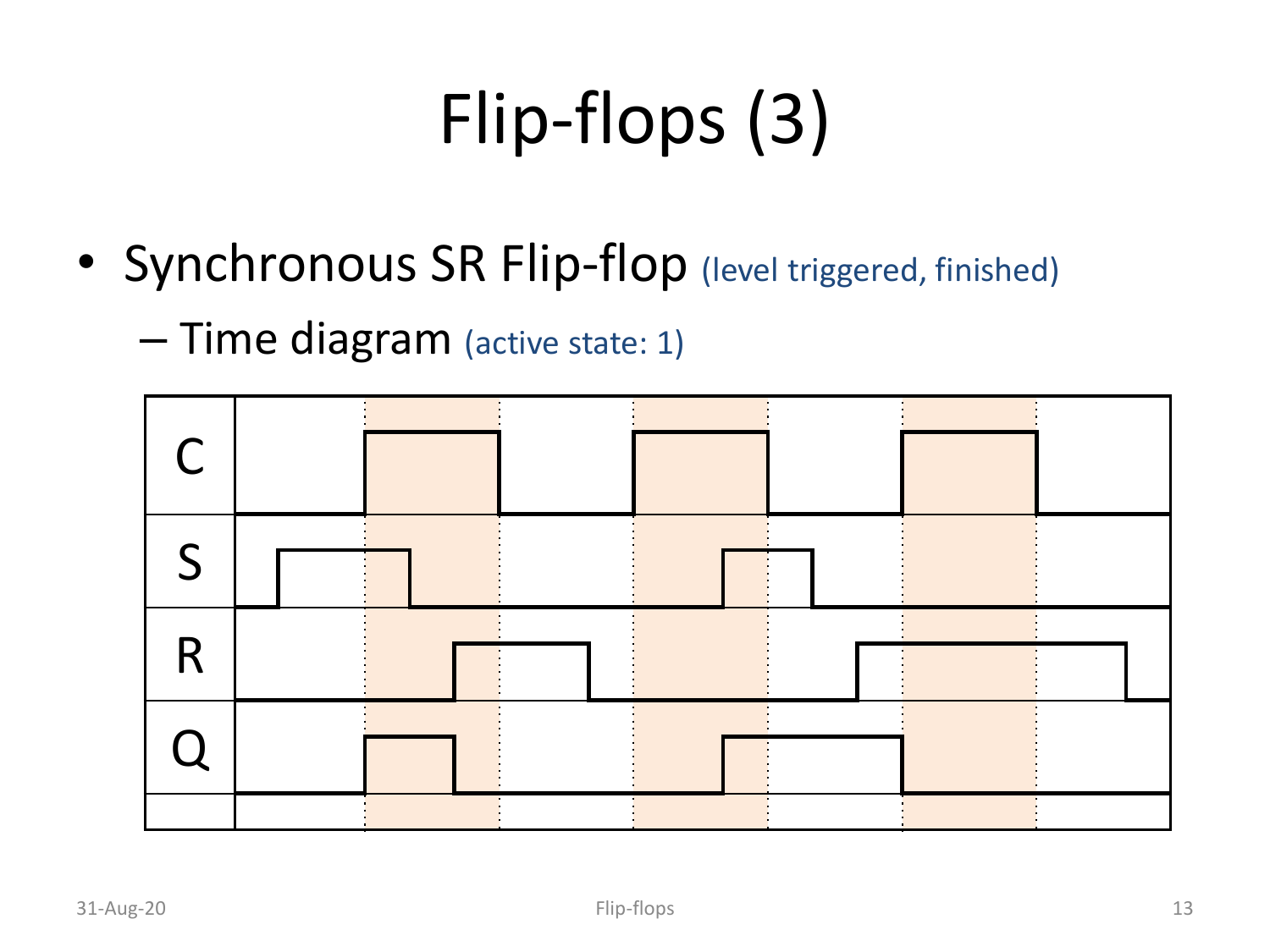#### Flip-flops (4)

- Synchronous SR Flip-flop (edge triggered)
	- Symbol

$$
\begin{array}{ccc}\nR & - & 1R & Q \\
C & & C1 & & Q \\
S & - & 1S & & Q & -Q\n\end{array}
$$

– State table

| C | S           | R.           | $\mathbf{Q}^+$ | <b>Action</b> |
|---|-------------|--------------|----------------|---------------|
| X | X           | $\sf X$      | Q              | <b>Store</b>  |
| 个 | O           | O            | Q              | <b>Store</b>  |
|   | O           | $\mathbf{1}$ | O              | Reset         |
|   | $\mathbf 1$ | O            | 1              | Set           |
|   | 1           | $\mathbf 1$  | X              | Invalid       |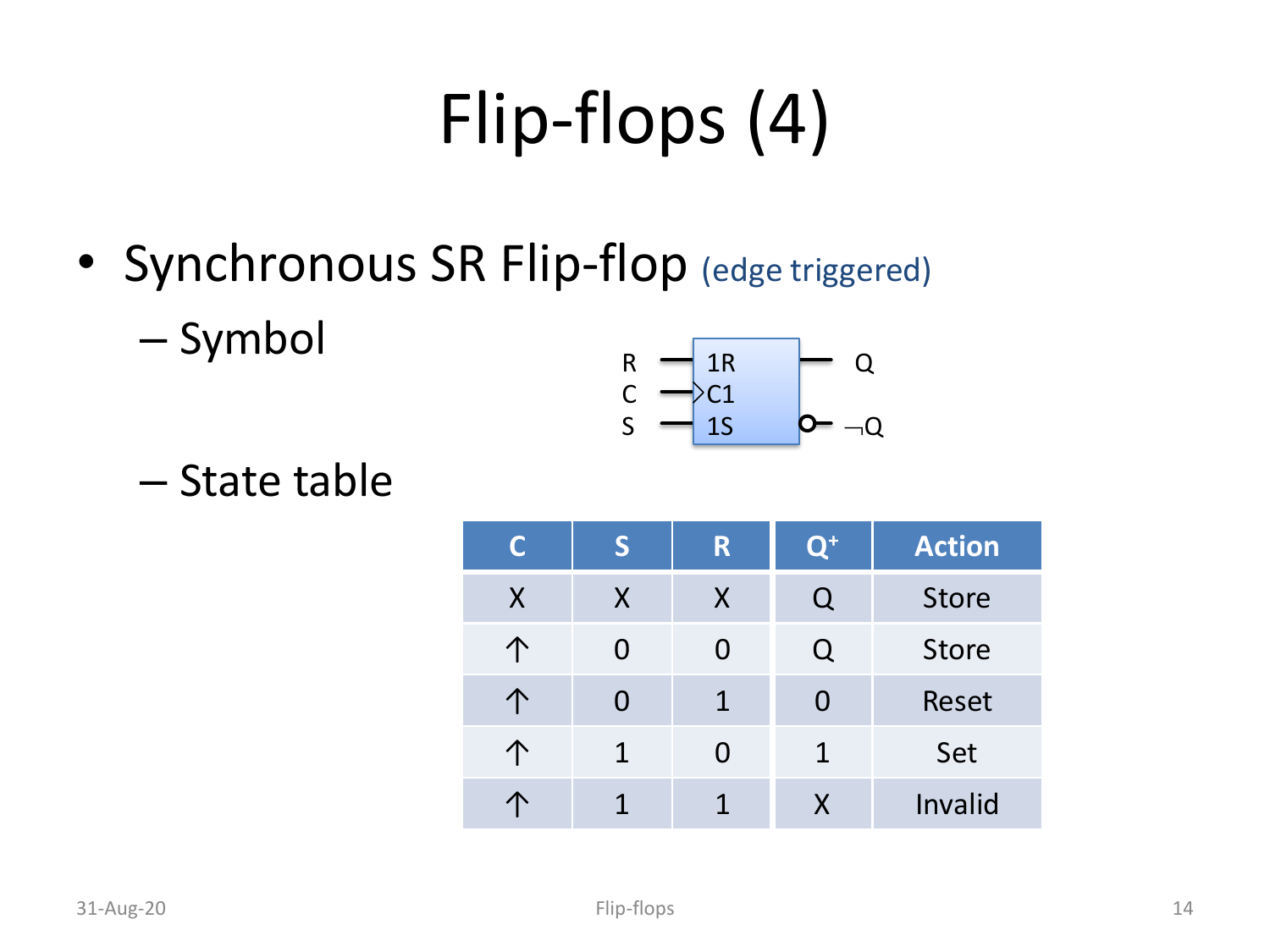# Flip-flops (5)

- Synchronous SR Flip-flop (edge triggered, continued)
	- Time diagram (positive edge triggered)

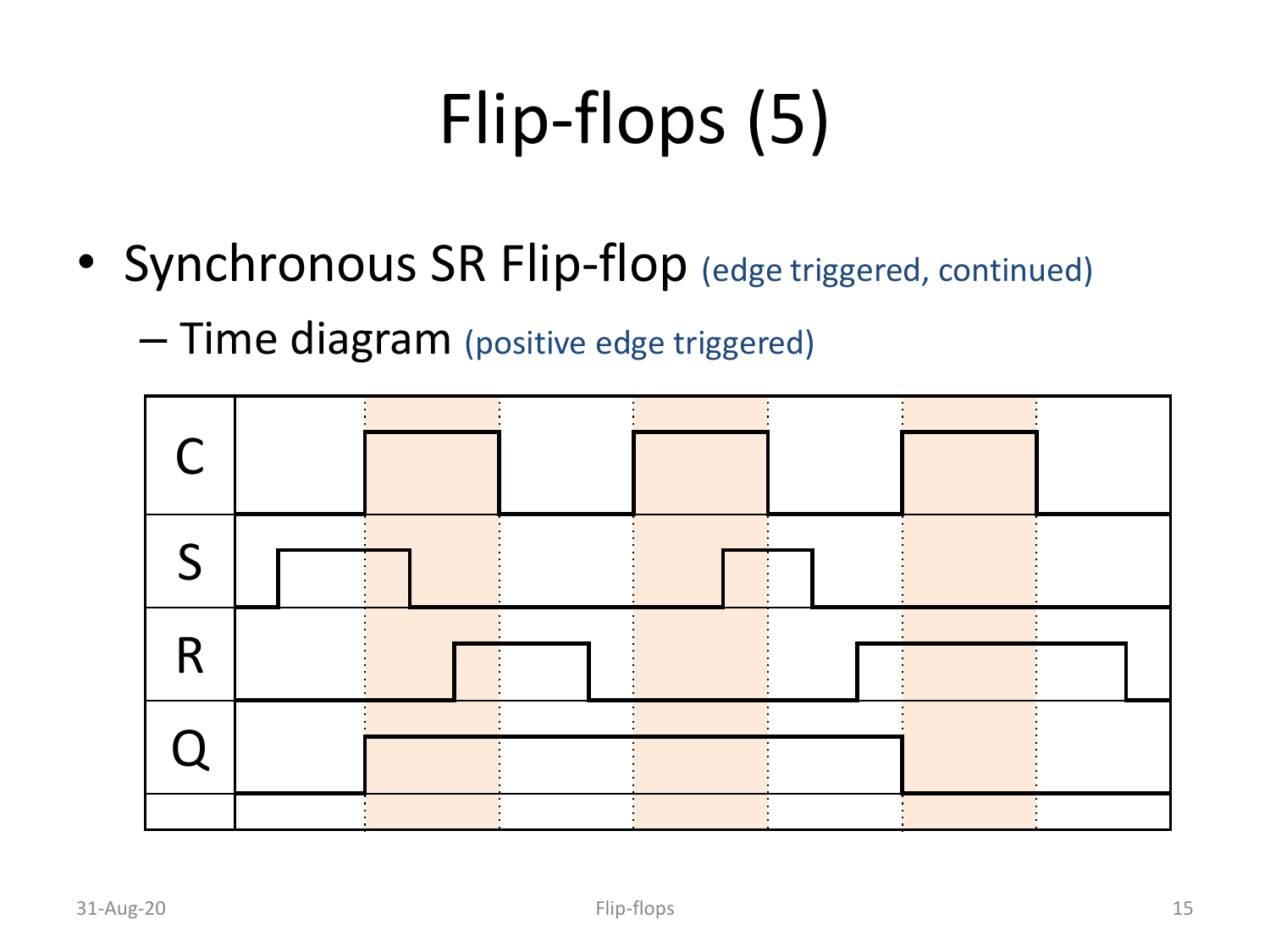# Flip-flops (6)

- Master-slave Flip-flop
	- Input and output are decupled
		- Output is delayed
		- Positive edge: input is read
		- Negative edge: output is written
	- Build with two edge triggered flip-flops

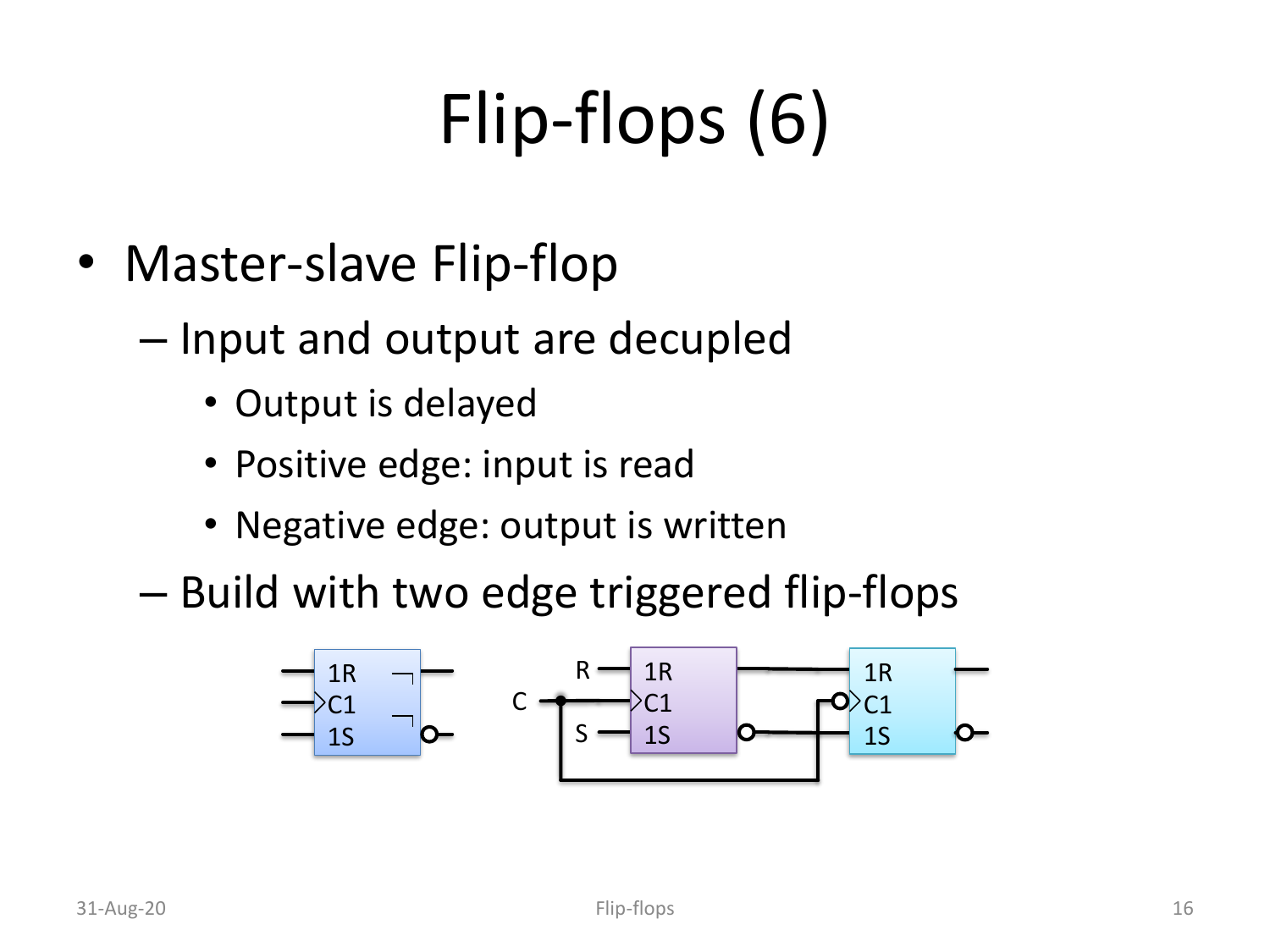# Flip-flops (7)

- Synchronous Master-slave SR Flip-flop
	- Time diagram (positive edge triggered)

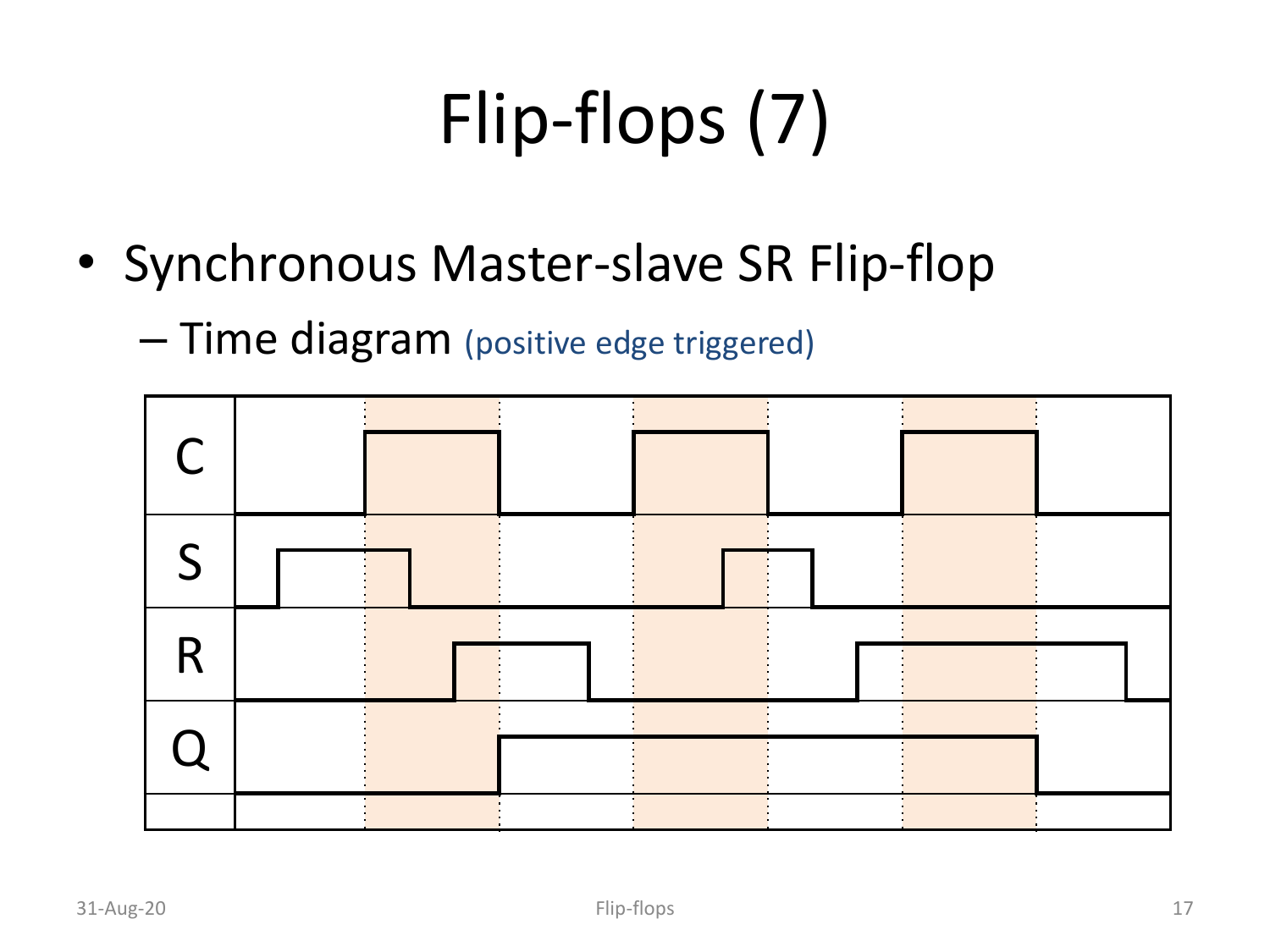# Flip-flops (8)

- JK Flip-flop
	- Similar to SR flip-flop
	- No invalid state
		- State gets toggled
		- Toggle:  $Q^+ = -Q$  (0  $\rightarrow$  1, 1  $\rightarrow$  0)

|                       |   | K | $\mathbf{O}^+$ | <b>Action</b> |
|-----------------------|---|---|----------------|---------------|
| Clock 1               |   |   |                | <b>Store</b>  |
|                       |   |   |                | Reset         |
| Controlled by clock 1 |   |   |                | Set           |
|                       | 1 |   |                | Toggle        |